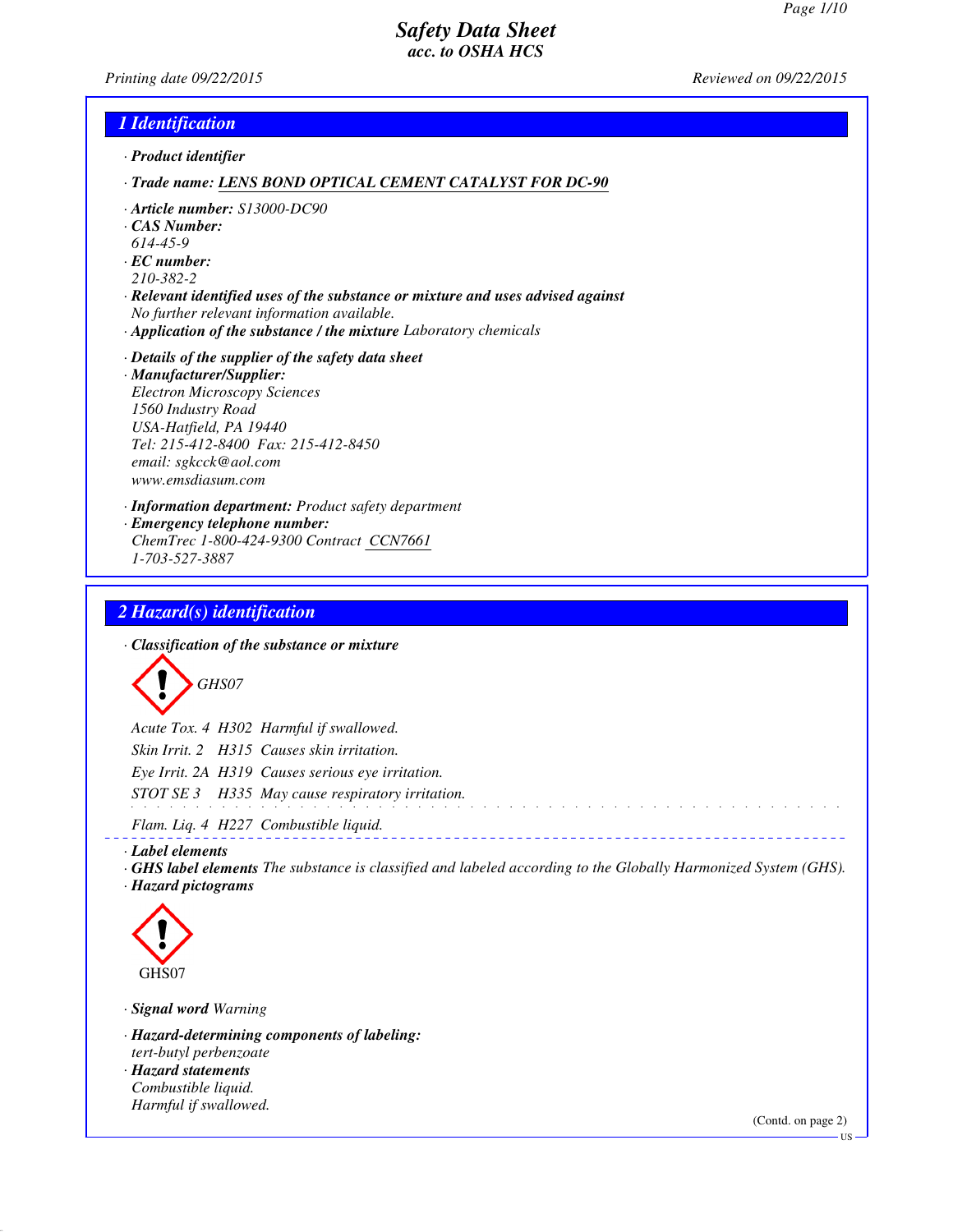*Printing date 09/22/2015 Reviewed on 09/22/2015*

## *Trade name: LENS BOND OPTICAL CEMENT CATALYST FOR DC-90*

|                                                                                                                | (Contd. of page 1) |
|----------------------------------------------------------------------------------------------------------------|--------------------|
| Causes skin irritation.                                                                                        |                    |
| Causes serious eye irritation.                                                                                 |                    |
| May cause respiratory irritation.                                                                              |                    |
| · Precautionary statements                                                                                     |                    |
| Keep away from flames and hot surfaces. - No smoking.                                                          |                    |
| Avoid breathing dust/fume/gas/mist/vapors/spray                                                                |                    |
| Wear protective gloves / eye protection / face protection.                                                     |                    |
| Wear protective gloves.                                                                                        |                    |
| Wear eye protection / face protection.                                                                         |                    |
| Wash thoroughly after handling.                                                                                |                    |
| Do not eat, drink or smoke when using this product.                                                            |                    |
| Use only outdoors or in a well-ventilated area.                                                                |                    |
| If in eyes: Rinse cautiously with water for several minutes. Remove contact lenses, if present and easy to do. |                    |
| Continue rinsing.                                                                                              |                    |
| Specific treatment (see on this label).                                                                        |                    |
| If swallowed: Call a poison center/doctor if you feel unwell.                                                  |                    |
| IF INHALED: Remove victim to fresh air and keep at rest in a position comfortable for breathing.               |                    |
| If skin irritation occurs: Get medical advice/attention.                                                       |                    |
| If eye irritation persists: Get medical advice/attention.                                                      |                    |
| Rinse mouth.                                                                                                   |                    |
| In case of fire: Use for extinction: CO2, powder or water spray.                                               |                    |
| If on skin: Wash with plenty of water.                                                                         |                    |
| Take off contaminated clothing and wash it before reuse.                                                       |                    |
| Store locked up.                                                                                               |                    |
| Store in a well-ventilated place. Keep container tightly closed.                                               |                    |
| Store in a well-ventilated place. Keep cool.                                                                   |                    |
| Dispose of contents/container in accordance with local/regional/national/international regulations.            |                    |
| · Classification system:                                                                                       |                    |
| $\cdot$ NFPA ratings (scale $0 - 4$ )                                                                          |                    |
|                                                                                                                |                    |
| $Health = 1$                                                                                                   |                    |
| $Fire = 2$                                                                                                     |                    |
| $Reactivity = 0$                                                                                               |                    |
|                                                                                                                |                    |
| · HMIS-ratings (scale 0 - 4)                                                                                   |                    |
| <b>HEALTH</b><br>$Health = 1$                                                                                  |                    |
| $ 2 $ Fire = 2<br>FIRE                                                                                         |                    |
| REACTIVITY 0 $Reactivity = 0$                                                                                  |                    |
|                                                                                                                |                    |
| ⋅ Other hazards                                                                                                |                    |
| · Results of PBT and vPvB assessment                                                                           |                    |
| · PBT: Not applicable.                                                                                         |                    |
| $\cdot$ vPvB: Not applicable.                                                                                  |                    |
|                                                                                                                |                    |
|                                                                                                                |                    |

# *3 Composition/information on ingredients*

- *· Chemical characterization: Substances*
- *· CAS No. Description*
- *614-45-9 tert-butyl perbenzoate*
- *· Identification number(s)*
- *· EC number: 210-382-2*

(Contd. on page 3)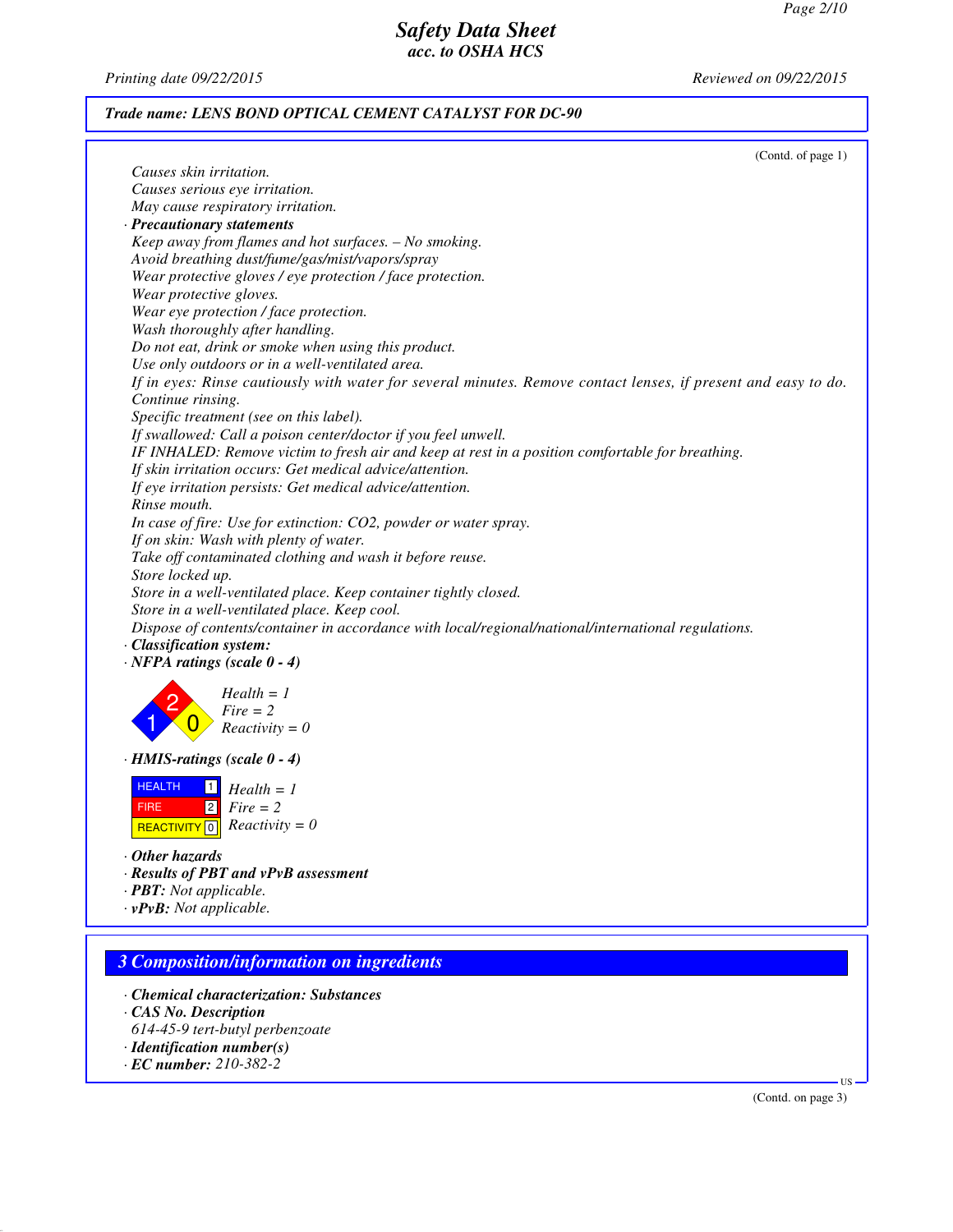*Printing date 09/22/2015 Reviewed on 09/22/2015*

## *Trade name: LENS BOND OPTICAL CEMENT CATALYST FOR DC-90*

(Contd. of page 2)

#### *4 First-aid measures*

*· Description of first aid measures*

*· General information:*

*Symptoms of poisoning may even occur after several hours; therefore medical observation for at least 48 hours after the accident.*

- *· After inhalation: In case of unconsciousness place patient stably in side position for transportation.*
- *· After skin contact: Immediately wash with water and soap and rinse thoroughly.*
- *· After eye contact:*
- *Rinse opened eye for several minutes under running water. If symptoms persist, consult a doctor.*
- *· After swallowing: Immediately call a doctor.*
- *· Information for doctor:*
- *· Most important symptoms and effects, both acute and delayed No further relevant information available.*
- *· Indication of any immediate medical attention and special treatment needed No further relevant information available.*

#### *5 Fire-fighting measures*

- *· Extinguishing media*
- *· Suitable extinguishing agents:*
- *CO2, extinguishing powder or water spray. Fight larger fires with water spray or alcohol resistant foam.*
- *· Special hazards arising from the substance or mixture No further relevant information available.*
- *· Advice for firefighters*
- *· Protective equipment: No special measures required.*

#### *6 Accidental release measures*

- *· Personal precautions, protective equipment and emergency procedures Not required.*
- *· Environmental precautions: Do not allow to enter sewers/ surface or ground water.*
- *· Methods and material for containment and cleaning up:*

*Absorb with liquid-binding material (sand, diatomite, acid binders, universal binders, sawdust). Dispose contaminated material as waste according to item 13. Ensure adequate ventilation.*

- *· Reference to other sections*
- *See Section 7 for information on safe handling. See Section 8 for information on personal protection equipment. See Section 13 for disposal information.*

## *7 Handling and storage*

#### *· Handling:*

- *· Precautions for safe handling Ensure good ventilation/exhaustion at the workplace. Prevent formation of aerosols.*
- *· Information about protection against explosions and fires: Protect from heat.*
- *· Conditions for safe storage, including any incompatibilities*
- *· Storage:*
- *· Requirements to be met by storerooms and receptacles: No special requirements.*
- *· Information about storage in one common storage facility: Not required.*
- *· Further information about storage conditions:*
- *Keep receptacle tightly sealed.*

(Contd. on page 4)

US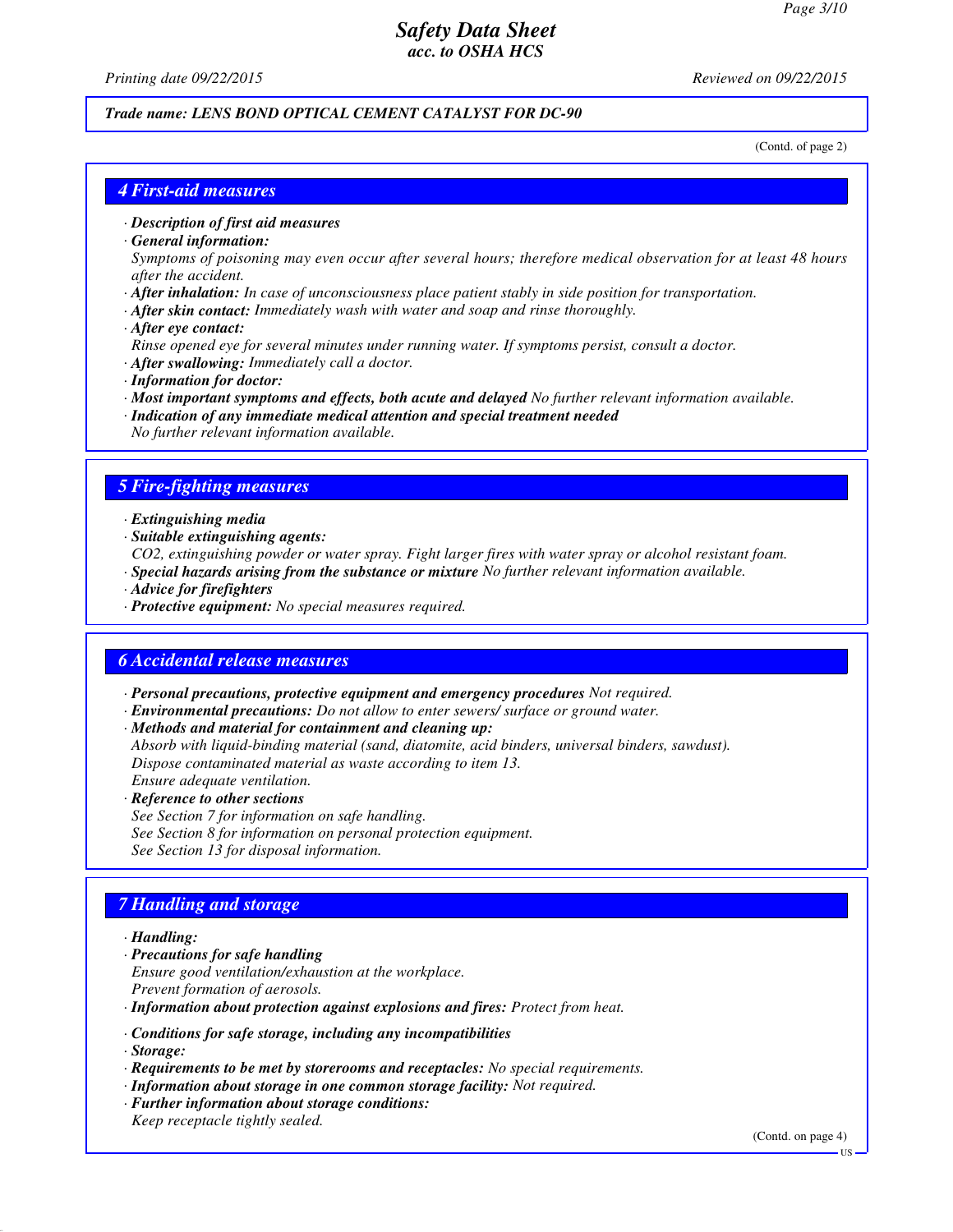(Contd. of page 3)

## *Safety Data Sheet acc. to OSHA HCS*

*Printing date 09/22/2015 Reviewed on 09/22/2015*

## *Trade name: LENS BOND OPTICAL CEMENT CATALYST FOR DC-90*

*Protect from heat and direct sunlight.*

*· Specific end use(s) No further relevant information available.*

#### *8 Exposure controls/personal protection*

*· Additional information about design of technical systems: No further data; see item 7.*

- *· Control parameters*
- *· Components with limit values that require monitoring at the workplace: Not required.*
- *· Additional information: The lists that were valid during the creation were used as basis.*
- *· Exposure controls*
- *· Personal protective equipment:*
- *· General protective and hygienic measures:*
- *Keep away from foodstuffs, beverages and feed. Immediately remove all soiled and contaminated clothing. Wash hands before breaks and at the end of work. Avoid contact with the eyes and skin.*
- *· Breathing equipment:*

*In case of brief exposure or low pollution use respiratory filter device. In case of intensive or longer exposure use respiratory protective device that is independent of circulating air.*

*· Protection of hands:*



*Protective gloves*

*The glove material has to be impermeable and resistant to the product/ the substance/ the preparation. Due to missing tests no recommendation to the glove material can be given for the product/ the preparation/ the chemical mixture.*

*Selection of the glove material on consideration of the penetration times, rates of diffusion and the degradation*

*· Material of gloves*

*The selection of the suitable gloves does not only depend on the material, but also on further marks of quality and varies from manufacturer to manufacturer.*

*· Penetration time of glove material*

*The exact break through time has to be found out by the manufacturer of the protective gloves and has to be observed.*

*· Eye protection:*



*Tightly sealed goggles*

| · Information on basic physical and chemical properties |                 |  |
|---------------------------------------------------------|-----------------|--|
| <b>General Information</b>                              |                 |  |
| $\cdot$ Appearance:                                     |                 |  |
| Form:                                                   | Liquid          |  |
| Color:                                                  | Yellow          |  |
| $\cdot$ Odor:                                           | Pungent         |  |
| • Odour threshold:                                      | Not determined. |  |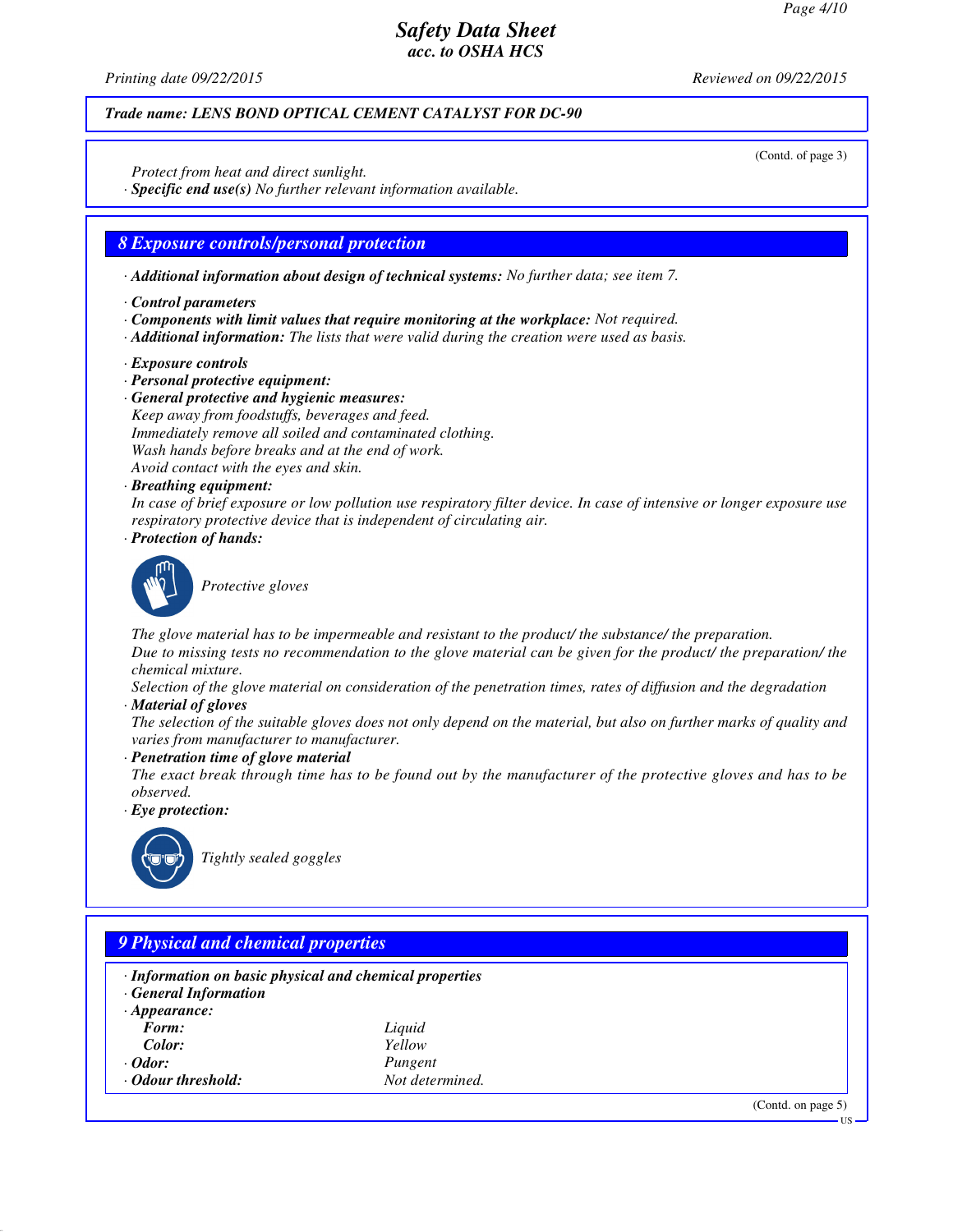*Printing date 09/22/2015 Reviewed on 09/22/2015*

## *Trade name: LENS BOND OPTICAL CEMENT CATALYST FOR DC-90*

|                                                            | (Contd. of page 4)                         |  |
|------------------------------------------------------------|--------------------------------------------|--|
| $\cdot$ pH-value:                                          | Not determined.                            |  |
| · Change in condition                                      |                                            |  |
| <b>Melting point/Melting range:</b>                        | 8 °C (46 °F)                               |  |
| <b>Boiling point/Boiling range:</b>                        | 112 °C (234 °F) (Z)                        |  |
| · Flash point:                                             | 93 °C (199 °F)                             |  |
| · Flammability (solid, gaseous):                           | Not flammable.                             |  |
| · Ignition temperature:                                    |                                            |  |
| Decomposition temperature:                                 | Not determined.                            |  |
| · Auto igniting:                                           | Not determined.                            |  |
| · Danger of explosion:                                     | Not determined.                            |  |
| · Explosion limits:                                        |                                            |  |
| Lower:                                                     | Not determined.                            |  |
| <b>Upper:</b>                                              | Not determined.                            |  |
| $\cdot$ Vapor pressure at 50 °C (122 °F):                  | $0.44$ hPa                                 |  |
| $\cdot$ Density at 20 °C (68 °F):                          | $1.084$ g/cm <sup>3</sup> (9.046 lbs/gal)  |  |
| $\cdot$ Relative density                                   | Not determined.                            |  |
| · Vapour density                                           | Not determined.                            |  |
| $\cdot$ Evaporation rate                                   | Not determined.                            |  |
| · Solubility in / Miscibility with                         |                                            |  |
| Water:                                                     | Not miscible or difficult to mix.          |  |
| · Partition coefficient (n-octanol/water): Not determined. |                                            |  |
| $\cdot$ Viscosity:                                         |                                            |  |
| Dynamic:                                                   | Not determined.                            |  |
| Kinematic:                                                 | Not determined.                            |  |
| <b>Organic solvents:</b>                                   | $0.0\%$                                    |  |
| Other information                                          | No further relevant information available. |  |

## *10 Stability and reactivity*

*· Reactivity*

*· Chemical stability*

*· Thermal decomposition / conditions to be avoided: No decomposition if used according to specifications.*

*· Possibility of hazardous reactions No dangerous reactions known.*

*· Conditions to avoid No further relevant information available.*

*· Incompatible materials: No further relevant information available.*

*· Hazardous decomposition products: No dangerous decomposition products known.*

(Contd. on page 6)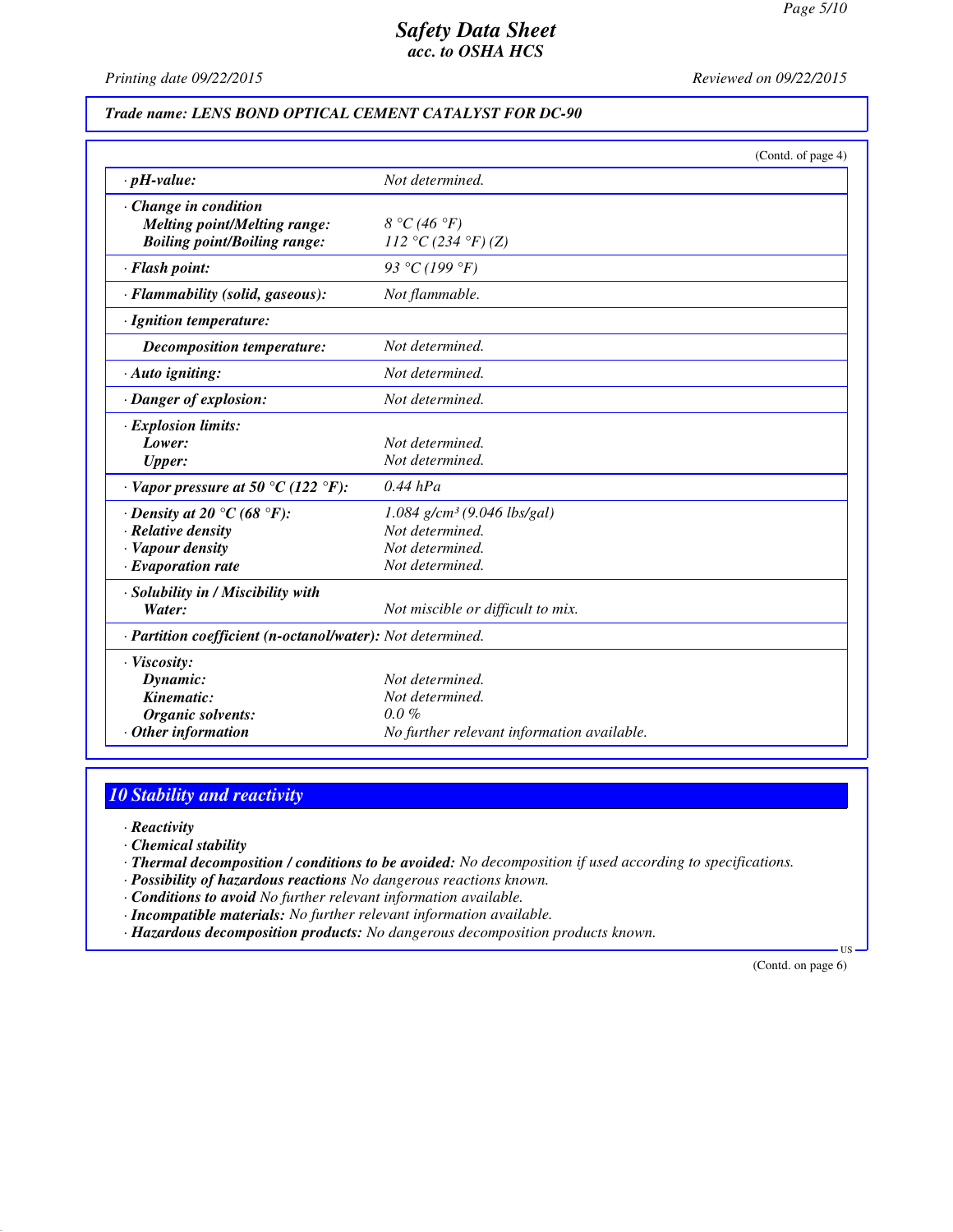*Printing date 09/22/2015 Reviewed on 09/22/2015*

#### *Trade name: LENS BOND OPTICAL CEMENT CATALYST FOR DC-90*

(Contd. of page 5)

## *11 Toxicological information*

- *· Information on toxicological effects*
- *· Acute toxicity:*

*· LD/LC50 values that are relevant for classification:*

## *614-45-9 tert-butyl perbenzoate*

*Oral LD50 1012 mg/kg (rat)*

- *· Primary irritant effect:*
- *· on the skin: Irritant to skin and mucous membranes.*
- *· on the eye: Irritating effect.*
- *· Sensitization: No sensitizing effects known.*
- *· Additional toxicological information:*

#### *· Carcinogenic categories*

*· IARC (International Agency for Research on Cancer)*

*Substance is not listed.*

*· NTP (National Toxicology Program)*

*Substance is not listed.*

*· OSHA-Ca (Occupational Safety Health Administration)*

*Substance is not listed.*

## *12 Ecological information*

- *· Toxicity*
- *· Aquatic toxicity: No further relevant information available.*
- *· Persistence and degradability No further relevant information available.*
- *· Behavior in environmental systems:*
- *· Bioaccumulative potential No further relevant information available.*
- *· Mobility in soil No further relevant information available.*
- *· Additional ecological information:*

*· General notes: Water hazard class 1 (Assessment by list): slightly hazardous for water*

*Do not allow undiluted product or large quantities of it to reach ground water, water course or sewage system.*

- *· Results of PBT and vPvB assessment*
- *· PBT: Not applicable.*
- *· vPvB: Not applicable.*
- *· Other adverse effects No further relevant information available.*

## *13 Disposal considerations*

- *· Waste treatment methods*
- *· Recommendation:*

*Must not be disposed of together with household garbage. Do not allow product to reach sewage system.*

- *· Uncleaned packagings:*
- *· Recommendation: Disposal must be made according to official regulations.*

(Contd. on page 7)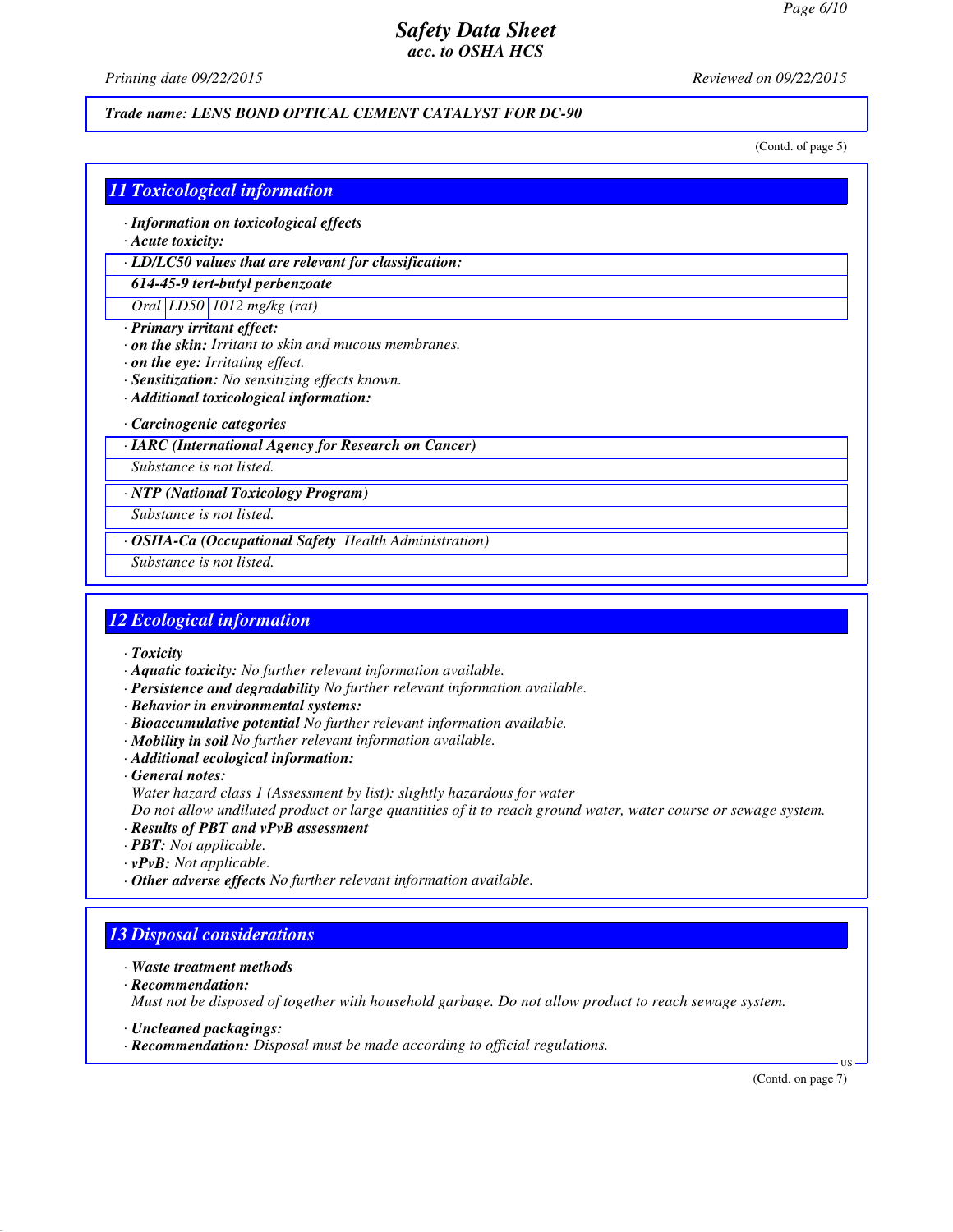*Printing date 09/22/2015 Reviewed on 09/22/2015*

# *Trade name: LENS BOND OPTICAL CEMENT CATALYST FOR DC-90*

(Contd. of page 6)

| $\cdot$ UN-Number<br>· DOT, ADR, IMDG, IATA | <b>UN3269</b>                         |
|---------------------------------------------|---------------------------------------|
| · UN proper shipping name                   |                                       |
| $\cdot$ DOT                                 | Polyester resin kit                   |
| $\cdot$ ADR                                 | 3269 Polyester resin kit              |
| $\cdot$ IMDG                                | POLYESTER RESIN KIT, MARINE POLLUTANT |
| ·IATA                                       | <b>POLYESTER RESIN KIT</b>            |
| · Transport hazard class(es)                |                                       |
| $\cdot$ DOT                                 |                                       |
|                                             |                                       |
| · Class                                     | 3 Flammable liquids                   |
| $-Label$                                    | 6.1, 3                                |
| $\cdot$ ADR                                 |                                       |
|                                             |                                       |
| · Class                                     | 3 Flammable liquids                   |
| $-Label$                                    | $6.1 + 3$<br><u>.</u>                 |
| $\cdot$ IMDG                                |                                       |
|                                             |                                       |
| · Class                                     | 3 Flammable liquids                   |
| $\cdot$ Label                               | 6.1/3                                 |
| ·IATA                                       |                                       |
|                                             |                                       |
| $\cdot$ Class                               | 3 Flammable liquids                   |
| · Label                                     | 6.1 $(3)$                             |
| · Packing group<br>· DOT, ADR, IMDG, IATA   | $I\!I\!I$                             |
| · Environmental hazards:                    |                                       |
| · Marine pollutant:                         | Yes                                   |
|                                             | Symbol (fish and tree)                |
|                                             |                                       |
| · Special precautions for user              | Warning: Flammable liquids            |
| · Danger code (Kemler):                     | 663                                   |
| · EMS Number:                               | $F-E,S-D$                             |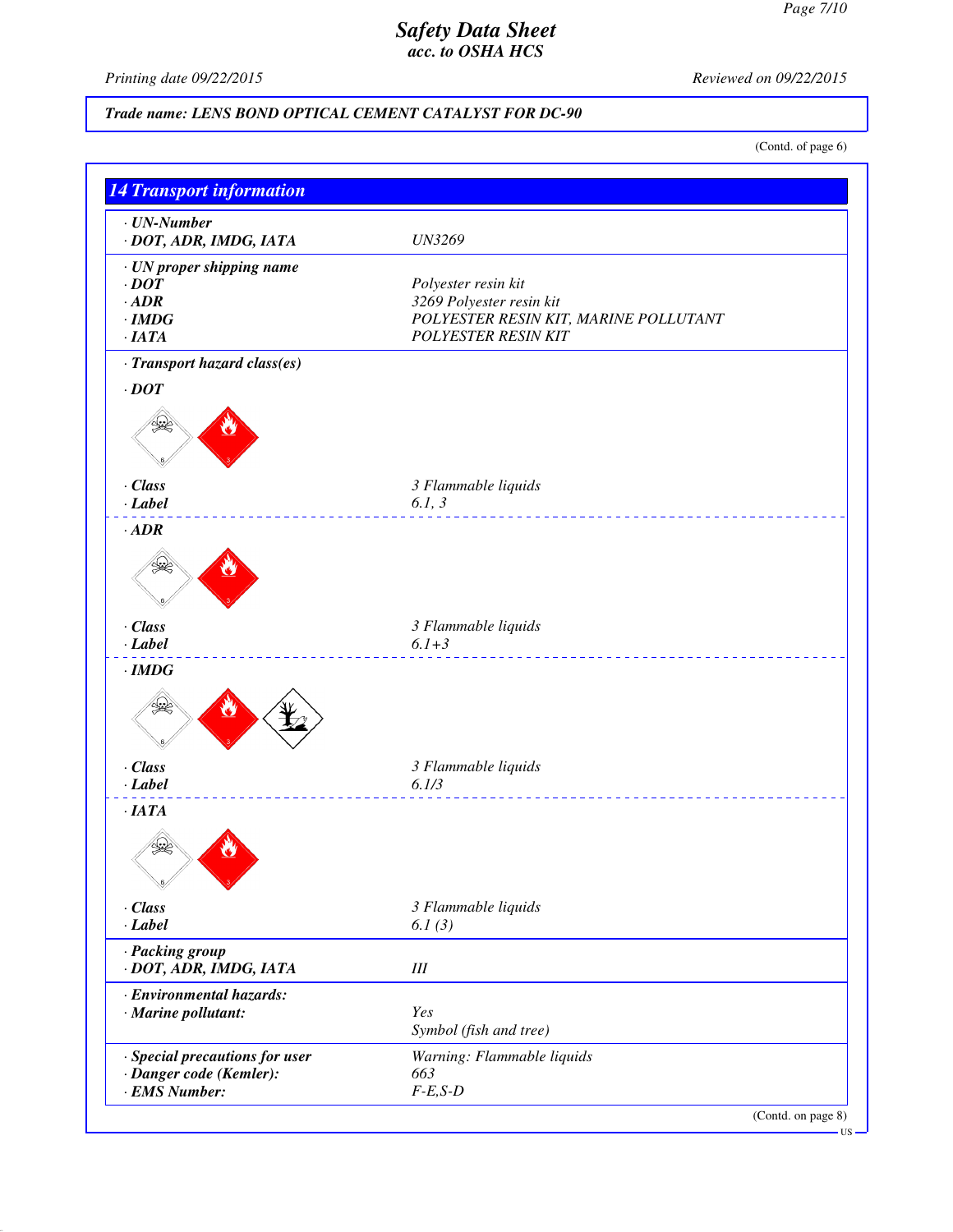*Printing date 09/22/2015 Reviewed on 09/22/2015*

#### *Trade name: LENS BOND OPTICAL CEMENT CATALYST FOR DC-90*

|                                                                                           | (Contd. of page 7)                                                         |
|-------------------------------------------------------------------------------------------|----------------------------------------------------------------------------|
| $\cdot$ Transport in bulk according to Annex II of<br><b>MARPOL73/78 and the IBC Code</b> | Not applicable.                                                            |
| · Transport/Additional information:                                                       |                                                                            |
| $\cdot$ DOT<br>$\cdot$ Quantity limitations                                               | On passenger aircraft/rail: 5 kg<br>On cargo aircraft only: $5 \text{ kg}$ |
| $\cdot$ ADR<br>$\cdot$ Excepted quantities (EQ)                                           | Code: E0<br>Not permitted as Excepted Quantity                             |
| · UN "Model Regulation":                                                                  | UN3269, Polyester resin kit, 6.1 (3), III                                  |

#### *15 Regulatory information*

*· Safety, health and environmental regulations/legislation specific for the substance or mixture · Sara*

*· Section 355 (extremely hazardous substances):*

*Substance is not listed.*

*· Section 313 (Specific toxic chemical listings):*

*Substance is not listed.*

*· TSCA (Toxic Substances Control Act):*

*Substance is listed.*

*· Proposition 65*

*· Chemicals known to cause cancer:*

*Substance is not listed.*

*· Chemicals known to cause reproductive toxicity for females:*

*Substance is not listed.*

*· Chemicals known to cause reproductive toxicity for males:*

*Substance is not listed.*

*· Chemicals known to cause developmental toxicity:*

*Substance is not listed.*

*· Carcinogenic categories*

*· EPA (Environmental Protection Agency)*

*Substance is not listed.*

*· TLV (Threshold Limit Value established by ACGIH)*

*Substance is not listed.*

*· NIOSH-Ca (National Institute for Occupational Safety and Health)*

*Substance is not listed.*

*· GHS label elements The substance is classified and labeled according to the Globally Harmonized System (GHS).* (Contd. on page 9)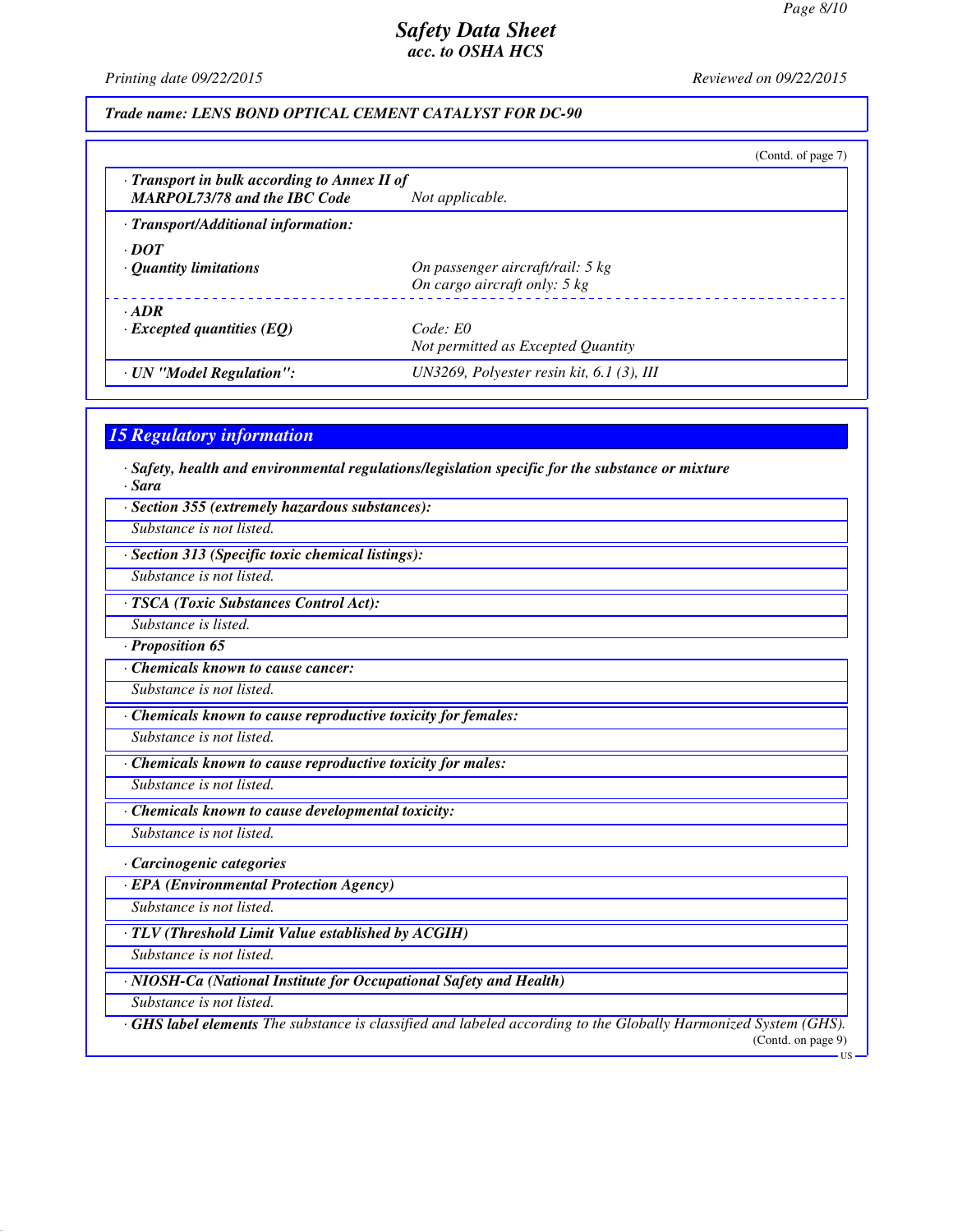*Printing date 09/22/2015 Reviewed on 09/22/2015*

#### *Trade name: LENS BOND OPTICAL CEMENT CATALYST FOR DC-90*

(Contd. of page 8) *· Hazard pictograms* GHS07 *· Signal word Warning · Hazard-determining components of labeling: tert-butyl perbenzoate · Hazard statements Combustible liquid. Harmful if swallowed. Causes skin irritation. Causes serious eye irritation. May cause respiratory irritation. · Precautionary statements Keep away from flames and hot surfaces. – No smoking. Avoid breathing dust/fume/gas/mist/vapors/spray Wear protective gloves / eye protection / face protection. Wear protective gloves. Wear eye protection / face protection. Wash thoroughly after handling. Do not eat, drink or smoke when using this product. Use only outdoors or in a well-ventilated area. If in eyes: Rinse cautiously with water for several minutes. Remove contact lenses, if present and easy to do. Continue rinsing. Specific treatment (see on this label). If swallowed: Call a poison center/doctor if you feel unwell. IF INHALED: Remove victim to fresh air and keep at rest in a position comfortable for breathing. If skin irritation occurs: Get medical advice/attention. If eye irritation persists: Get medical advice/attention. Rinse mouth. In case of fire: Use for extinction: CO2, powder or water spray. If on skin: Wash with plenty of water. Take off contaminated clothing and wash it before reuse. Store locked up. Store in a well-ventilated place. Keep container tightly closed. Store in a well-ventilated place. Keep cool. Dispose of contents/container in accordance with local/regional/national/international regulations. · Chemical safety assessment: A Chemical Safety Assessment has not been carried out.*

## *16 Other information*

*This information is based on our present knowledge. However, this shall not constitute a guarantee for any specific product features and shall not establish a legally valid contractual relationship.*

*· Date of preparation / last revision 09/22/2015 / -*

*· Abbreviations and acronyms:*

*ADR: Accord européen sur le transport des marchandises dangereuses par Route (European Agreement concerning the International Carriage of Dangerous Goods by Road)*

*IMDG: International Maritime Code for Dangerous Goods*

- *DOT: US Department of Transportation*
- *IATA: International Air Transport Association*

*ACGIH: American Conference of Governmental Industrial Hygienists*

(Contd. on page 10)

US